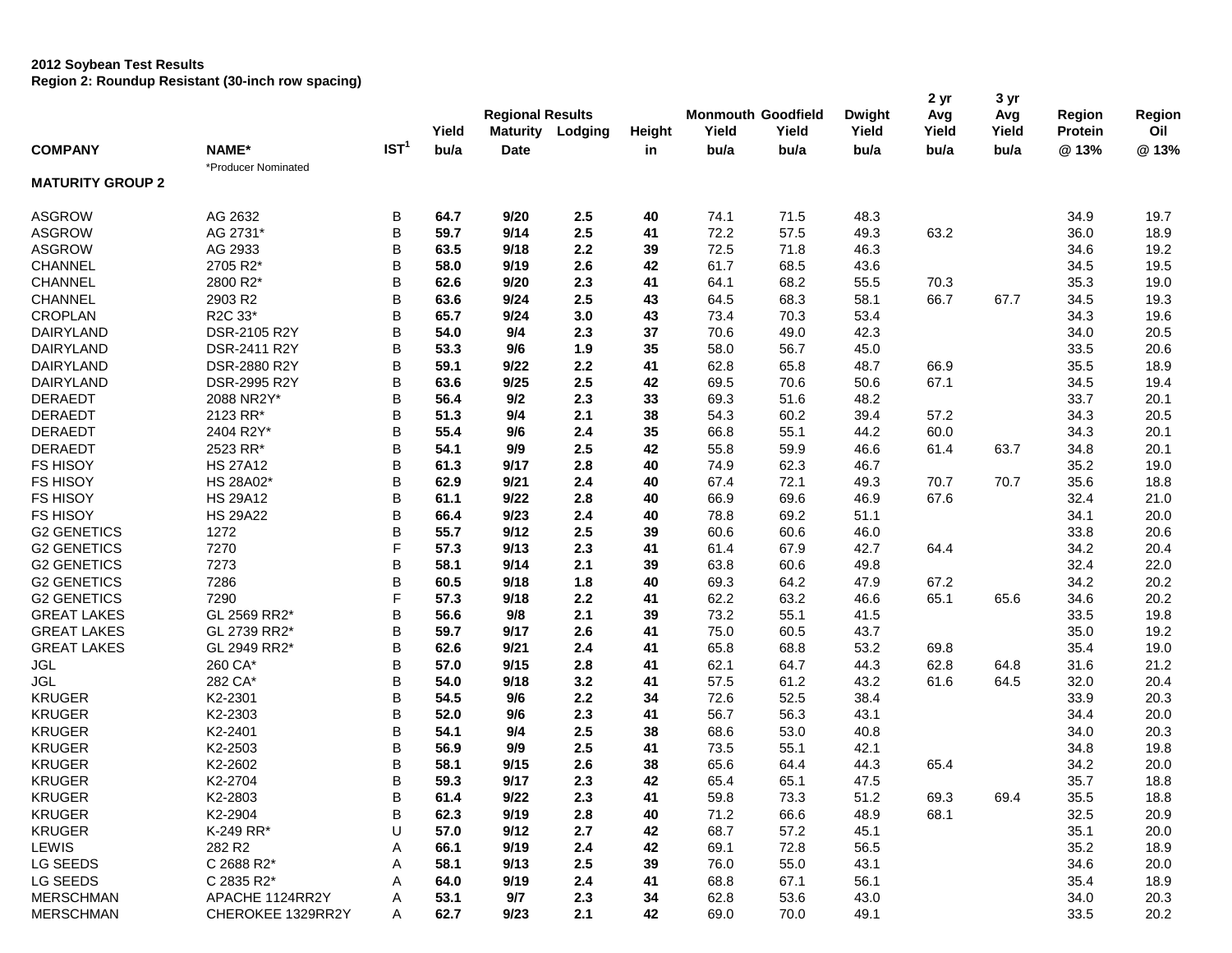|                         |                     |                  | Yield | <b>Regional Results</b><br><b>Maturity</b> | Lodging | Height | Yield | <b>Monmouth Goodfield</b><br>Yield | <b>Dwight</b><br>Yield | 2 yr<br>Avg<br>Yield | 3 yr<br>Avg<br>Yield | Region<br><b>Protein</b> | Region<br>Oil |
|-------------------------|---------------------|------------------|-------|--------------------------------------------|---------|--------|-------|------------------------------------|------------------------|----------------------|----------------------|--------------------------|---------------|
| <b>COMPANY</b>          | NAME*               | IST <sup>1</sup> | bu/a  | <b>Date</b>                                |         | in     | bu/a  | bu/a                               | bu/a                   | bu/a                 | bu/a                 | @13%                     | @13%          |
|                         | *Producer Nominated |                  |       |                                            |         |        |       |                                    |                        |                      |                      |                          |               |
| <b>MERSCHMAN</b>        | MOHAWK 1128RR2Y     | A                | 65.3  | 9/19                                       | 2.3     | 42     | 72.2  | 70.6                               | 53.1                   | 69.2                 |                      | 35.0                     | 19.0          |
| <b>MERSCHMAN</b>        | SHAWNEE 1226RR2Y    | Α                | 54.0  | 9/17                                       | 2.8     | 42     | 66.7  | 55.1                               | 40.2                   | 60.7                 |                      | 33.9                     | 20.1          |
| <b>MONIER</b>           | M 2739 R2*          | В                | 62.3  | 9/19                                       | 2.7     | 43     | 72.7  | 64.3                               | 49.9                   | 67.9                 |                      | 34.3                     | 20.0          |
| <b>MUNSON</b>           | 8281 R2Y            | В                | 59.6  | 9/18                                       | 2.7     | 42     | 73.3  | 59.7                               | 46.0                   | 65.7                 | 66.9                 | 35.5                     | 18.7          |
| <b>MYCOGEN</b>          | 5N284 R2*           | B                | 62.0  | 9/20                                       | 2.4     | 42     | 62.6  | 74.6                               | 48.7                   | 68.4                 |                      | 35.8                     | 18.7          |
| <b>NK</b>               | S 23-P8*            | В                | 54.5  | 9/5                                        | 2.3     | 38     | 71.9  | 50.6                               | 41.0                   |                      |                      | 34.0                     | 20.8          |
| NK                      | S 24-K2*            | В                | 59.3  | 9/9                                        | 2.3     | 39     | 67.3  | 59.1                               | 51.3                   |                      |                      | 34.1                     | 19.2          |
| <b>NK</b>               | S 25-T8*            | В                | 56.0  | 9/10                                       | 2.7     | 39     | 63.8  | 62.0                               | 42.2                   |                      |                      | 33.3                     | 20.9          |
| <b>NK</b>               | S 27-H6*            | В                | 59.1  | 9/16                                       | 2.2     | 39     | 70.5  | 62.7                               | 44.2                   |                      |                      | 33.7                     | 21.1          |
| <b>NK</b>               | S 29-V2*            | В                | 65.8  | 9/20                                       | 2.4     | 39     | 67.7  | 74.7                               | 55.0                   |                      |                      | 35.6                     | 18.8          |
| POWER PLUS              | 28V2                | В                | 57.3  | 9/20                                       | 2.1     | 42     | 60.5  | 66.3                               | 45.1                   |                      |                      | 33.9                     | 20.7          |
| PROHARVEST              | 2635 CR2Y*          | B                | 60.1  | 9/16                                       | 2.7     | 41     | 70.5  | 64.8                               | 45.0                   | 66.9                 |                      | 35.2                     | 19.0          |
| <b>PROHARVEST</b>       | 2850 CR2Y*          | B                | 58.3  | 9/18                                       | 2.3     | 41     | 65.5  | 61.0                               | 48.3                   | 66.0                 |                      | 35.4                     | 18.8          |
| <b>PROHARVEST</b>       | 2866 CR2Y*          | B                | 60.1  | 9/18                                       | 2.3     | 44     | 69.1  | 63.8                               | 47.3                   |                      |                      | 35.6                     | 18.7          |
| PROHARVEST              | 2939 CRR*           | В                | 56.4  | 9/19                                       | 2.5     | 42     | 57.5  | 65.1                               | 46.6                   |                      |                      | 32.5                     | 20.3          |
| <b>PROHARVEST</b>       | 2950 CR2Y*          | В                | 61.7  | 9/17                                       | 2.7     | 43     | 75.3  | 62.0                               | 47.8                   | 67.2                 |                      | 35.2                     | 18.8          |
| <b>RENK</b>             | RS 210 NR2*         | U                | 54.8  | 9/7                                        | 2.6     | 39     | 69.0  | 55.2                               | 40.2                   |                      |                      | 34.2                     | 20.7          |
| <b>RENK</b>             | RS 241 R2           | U                | 58.7  | 9/6                                        | 2.5     | 34     | 67.8  | 59.6                               | 48.6                   | 63.3                 |                      | 33.9                     | 20.3          |
| <b>RENK</b>             | <b>RS 263 NR2</b>   | U                | 53.1  | 9/7                                        | 2.4     | 38     | 71.9  | 55.7                               | 31.8                   |                      |                      | 33.8                     | 21.2          |
| <b>RENK</b>             | <b>RS 272 NR2</b>   | F                | 60.5  | 9/16                                       | 2.7     | 41     | 66.9  | 66.5                               | 48.2                   | 66.0                 |                      | 35.0                     | 19.2          |
| <b>RENK</b>             | RS 283 NR2*         | U                | 62.6  | 9/19                                       | 2.5     | 41     | 75.4  | 65.1                               | 47.4                   |                      |                      | 33.9                     | 20.2          |
| <b>ROESCHLEY</b>        | 2615 CRR2*          | B                | 60.7  | 9/16                                       | 2.7     | 42     | 70.2  | 63.4                               | 48.5                   |                      |                      | 35.4                     | 19.2          |
| <b>ROESCHLEY</b>        | 2815 CRR2*          | B                | 62.9  | 9/19                                       | 2.4     | 41     | 70.2  | 67.5                               | 51.0                   | 68.7                 |                      | 35.5                     | 18.7          |
| <b>ROESCHLEY</b>        | 2825 CRR2           | В                | 65.4  | 9/21                                       | 2.5     | 43     | 73.4  | 70.5                               | 52.3                   |                      |                      | 36.0                     | 18.5          |
| <b>STEYER</b>           | 2701 R2*            | Α                | 59.1  | 9/20                                       | 2.5     | 42     | 70.4  | 62.4                               | 44.6                   | 66.6                 | 67.8                 | 35.4                     | 18.8          |
| <b>STEYER</b>           | 2702 R2*            | Α                | 62.0  | 9/16                                       | 2.8     | 41     | 68.2  | 67.1                               | 50.7                   |                      |                      | 35.0                     | 19.3          |
| <b>STEYER</b>           | 2801 R2*            | Α                | 63.4  | 9/24                                       | 2.7     | 40     | 71.6  | 64.6                               | 53.9                   |                      |                      | 34.2                     | 19.7          |
| <b>STEYER</b>           | 2803 R2*            | Α                | 63.3  | 9/17                                       | 2.7     | 38     | 74.4  | 66.6                               | 49.0                   |                      |                      | 34.2                     | 19.2          |
| <b>STINE</b>            | 22RC62              | В                | 53.6  | 9/6                                        | 2.6     | 39     | 69.6  | 51.8                               | 39.5                   |                      |                      | 34.1                     | 20.7          |
| <b>STINE</b>            | 24RB00*             | В                | 57.5  | 9/10                                       | 2.3     | 36     | 67.4  | 58.9                               | 46.0                   | 64.0                 |                      | 34.0                     | 20.2          |
| <b>STINE</b>            | 26RD02              | U                | 54.9  | 9/11                                       | 2.5     | 38     | 71.4  | 52.9                               | 40.6                   |                      |                      | 34.4                     | 20.1          |
| <b>STINE</b>            | 29RD22              | B                | 61.1  | 9/17                                       | 2.4     | 42     | 68.7  | 67.9                               | 46.8                   |                      |                      | 35.6                     | 18.7          |
| <b>STONE SEED GROUP</b> | 2R2801*             | B                | 62.5  | 9/20                                       | 2.3     | 40     | 62.3  | 68.7                               | 56.4                   | 68.8                 |                      | 35.4                     | 18.9          |
| <b>SUN PRAIRIE</b>      | SP 27R21*           | Α                | 60.0  | 9/16                                       | 2.7     | 40     | 70.0  | 66.0                               | 44.1                   |                      |                      | 35.0                     | 19.1          |
| <b>SUN PRAIRIE</b>      | SP 28R20*           | Α                | 59.2  | 9/20                                       | 2.6     | 42     | 70.4  | 57.5                               | 49.7                   |                      |                      | 35.2                     | 18.9          |
|                         |                     |                  |       |                                            |         |        |       |                                    |                        |                      |                      |                          |               |
|                         | AVERAGE             |                  | 59.1  | 9/15                                       | 2.5     | 40     | 67.5  | 62.8                               | 46.8                   | 65.9                 | 66.8                 | 34.5                     | 19.8          |
|                         | L.S.D. 25% LEVEL    |                  | 4.6   |                                            | 0.2     | 1      | 4.1   | 4.0                                | $4.0\,$                |                      |                      | 0.47                     | 0.27          |
|                         | COEFF. OF VAR. (%)  |                  | 14.3  |                                            | 17.5    | 6      | 6.4   | 6.8                                | 9.0                    |                      |                      | $2.5\,$                  | 2.5           |
| <b>MATURITY GROUP 3</b> |                     |                  |       |                                            |         |        |       |                                    |                        |                      |                      |                          |               |
| ASGROW                  | AG 3231             | В                | 64.7  | 9/27                                       | 2.4     | 43     | 71.3  | 66.6                               | 56.3                   | 70.1                 | 69.8                 | 34.0                     | 18.5          |
| <b>ASGROW</b>           | AG 3333             | В                | 64.9  | 9/25                                       | $2.5\,$ | 42     | 68.9  | 74.5                               | 51.3                   |                      |                      | 34.2                     | 19.6          |
| ASGROW                  | AG 3431*            | B                | 67.5  | 9/26                                       | 2.6     | 43     | 72.1  | 74.4                               | 55.9                   | 70.4                 | 70.8                 | 35.2                     | 18.5          |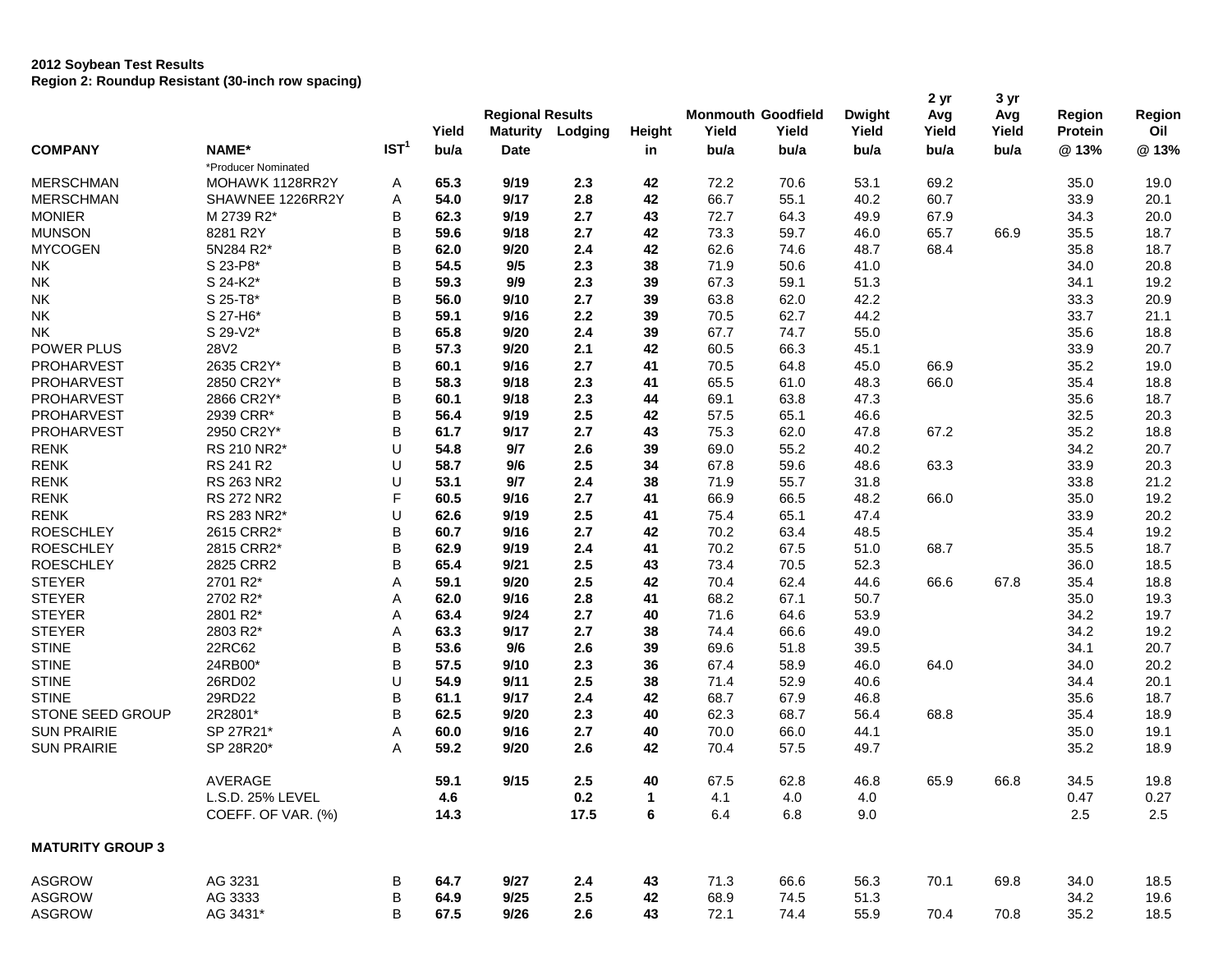|                    |                     |                  | Yield | <b>Regional Results</b><br><b>Maturity</b> | Lodging | Height | Yield | <b>Monmouth Goodfield</b><br>Yield | <b>Dwight</b><br>Yield | 2 yr<br>Avg<br>Yield | 3 yr<br>Avg<br>Yield | Region<br><b>Protein</b> | Region<br>Oil |
|--------------------|---------------------|------------------|-------|--------------------------------------------|---------|--------|-------|------------------------------------|------------------------|----------------------|----------------------|--------------------------|---------------|
| <b>COMPANY</b>     | NAME*               | IST <sup>1</sup> | bu/a  | Date                                       |         | in     | bu/a  | bu/a                               | bu/a                   | bu/a                 | bu/a                 | @13%                     | @13%          |
|                    | *Producer Nominated |                  |       |                                            |         |        |       |                                    |                        |                      |                      |                          |               |
| <b>ASGROW</b>      | AG 3432             | B                | 64.3  | 9/28                                       | 3.1     | 45     | 74.1  | 65.4                               | 53.6                   |                      |                      | 34.4                     | 19.2          |
| <b>ASGROW</b>      | AG 3533             | B                | 69.8  | 10/1                                       | 2.8     | 44     | 81.0  | 74.6                               | 53.9                   |                      |                      | 34.7                     | 18.8          |
| CHANNEL            | 3105 R2*            | B                | 62.4  | 9/26                                       | 3.0     | 45     | 68.9  | 67.5                               | 50.7                   | 67.5                 |                      | 34.5                     | 18.9          |
| <b>CHANNEL</b>     | 3106 R2             | B                | 63.6  | 9/23                                       | 2.4     | 42     | 72.4  | 65.9                               | 52.7                   |                      |                      | 35.8                     | 18.0          |
| CHANNEL            | 3303 R2*            | B                | 64.1  | 9/27                                       | 2.6     | 45     | 73.7  | 67.6                               | 51.0                   | 69.5                 |                      | 34.6                     | 18.5          |
| <b>CHANNEL</b>     | 3306 R2             | B                | 64.9  | 9/24                                       | 3.0     | 45     | 67.0  | 73.5                               | 54.3                   |                      |                      | 34.3                     | 19.4          |
| <b>CHANNEL</b>     | 3402 R2*            | B                | 65.6  | 9/26                                       | 2.3     | 45     | 70.6  | 74.7                               | 51.5                   | 69.2                 |                      | 35.7                     | 18.4          |
| <b>CHANNEL</b>     | 3506 R2             | B                | 66.2  | 9/29                                       | 2.4     | 42     | 70.6  | 77.2                               | 50.8                   |                      |                      | 33.2                     | 19.1          |
| <b>CHANNEL</b>     | 3701 R2*            | B                | 67.2  | 10/2                                       | 2.6     | 44     | 79.3  | 71.9                               | 50.3                   |                      |                      | 34.8                     | 18.7          |
| <b>CHANNEL</b>     | 3806 R2/STS         | B                | 63.5  | 9/30                                       | 2.9     | 45     | 75.2  | 68.7                               | 46.4                   |                      |                      | 34.8                     | 18.9          |
| <b>DAIRYLAND</b>   | DSR-3232 R2Y*       | B                | 65.6  | 9/27                                       | 2.4     | 46     | 67.2  | 74.9                               | 54.6                   | 70.2                 |                      | 35.4                     | 18.6          |
| DYNA-GRO           | 37RY33              | Α                | 62.4  | 9/25                                       | 2.3     | 44     | 66.4  | 70.9                               | 50.1                   | 68.9                 | 70.0                 | 35.5                     | 18.5          |
| DYNA-GRO           | S 31RY93            | Α                | 65.9  | 9/25                                       | 2.5     | 44     | 72.9  | 70.8                               | 53.9                   |                      |                      | 35.2                     | 18.6          |
| DYNA-GRO           | S 35RY83            | Α                | 63.5  | 9/27                                       | 2.4     | 43     | 71.2  | 70.6                               | 48.8                   |                      |                      | 34.6                     | 18.8          |
| <b>FS HISOY</b>    | <b>HS 30A22</b>     | В                | 66.9  | 9/26                                       | 2.6     | 42     | 77.0  | 71.6                               | 51.9                   |                      |                      | 35.4                     | 18.7          |
| <b>FS HISOY</b>    | HS 31A02*           | B                | 62.0  | 9/23                                       | 2.9     | 42     | 65.0  | 70.0                               | 51.0                   | 66.5                 | 67.4                 | 34.5                     | 19.1          |
| <b>FS HISOY</b>    | HS 33A02*           | B                | 62.5  | 9/26                                       | 2.3     | 45     | 67.5  | 67.7                               | 52.4                   | 67.7                 | 69.0                 | 35.6                     | 18.5          |
| <b>FS HISOY</b>    | <b>HS 33A22</b>     | В                | 62.2  | 9/22                                       | 3.1     | 43     | 68.9  | 67.9                               | 49.9                   |                      |                      | 34.1                     | 19.5          |
| <b>FS HISOY</b>    | HS 34A12*           | B                | 62.3  | 9/26                                       | 2.7     | 42     | 65.4  | 68.7                               | 52.8                   | 67.0                 |                      | 34.1                     | 19.1          |
| <b>FS HISOY</b>    | <b>HS 34A22</b>     | B                | 65.3  | 9/29                                       | 2.4     | 41     | 71.7  | 72.7                               | 51.6                   |                      |                      | 35.3                     | 18.3          |
| <b>G2 GENETICS</b> | 1311                | B                | 57.1  | 9/20                                       | 2.9     | 46     | 57.6  | 64.5                               | 49.3                   |                      |                      | 34.0                     | 21.0          |
| <b>G2 GENETICS</b> | 1381                | B                | 62.2  | 9/29                                       | 2.4     | 42     | 64.0  | 70.8                               | 51.8                   |                      |                      | 33.2                     | 20.1          |
| <b>G2 GENETICS</b> | 7310                | F                | 57.4  | 9/25                                       | 2.8     | 45     | 63.0  | 63.0                               | 46.2                   | 66.0                 | 67.2                 | 35.3                     | 19.3          |
| <b>G2 GENETICS</b> | 7323                | B                | 60.3  | 9/25                                       | 2.7     | 43     | 69.4  | 61.2                               | 50.2                   |                      |                      | 33.7                     | 20.4          |
| <b>G2 GENETICS</b> | 7334                | B                | 59.2  | 9/26                                       | 2.5     | 45     | 62.2  | 68.0                               | 47.3                   |                      |                      | 34.8                     | 19.6          |
| <b>G2 GENETICS</b> | 7342                | F                | 62.5  | 9/26                                       | 2.1     | 42     | 66.5  | 67.6                               | 53.2                   | 68.7                 |                      | 33.1                     | 20.1          |
| <b>G2 GENETICS</b> | 7362                | F                | 63.7  | 9/29                                       | 2.6     | 45     | 73.7  | 67.8                               | 49.7                   | 69.8                 |                      | 32.7                     | 20.3          |
| <b>G2 GENETICS</b> | 7373                | F                | 57.1  | 10/1                                       | 3.1     | 48     | 60.5  | 63.4                               | 47.3                   |                      |                      | 33.7                     | 20.1          |
| <b>G2 GENETICS</b> | 7382                | F                | 59.3  | 9/27                                       | 2.9     | 47     | 58.6  | 68.1                               | 51.3                   |                      |                      | 34.0                     | 19.4          |
| <b>GREAT HEART</b> | GT-339 CR2*         | F                | 63.1  | 9/28                                       | 2.8     | 43     | 65.2  | 68.4                               | 55.7                   |                      |                      | 34.2                     | 19.1          |
| <b>GREAT HEART</b> | GT-362 CR2*         | F                | 68.7  | 9/28                                       | 2.6     | 42     | 74.8  | 74.9                               | 56.5                   |                      |                      | 35.9                     | 18.2          |
| <b>GREAT HEART</b> | GT-373 CR2*         | F                | 63.8  | 9/26                                       | 2.3     | 43     | 63.4  | 73.9                               | 54.2                   |                      |                      | 33.6                     | 18.7          |
| <b>GREAT HEART</b> | GT-390 CR2*         | F                | 60.6  | 10/3                                       | 2.8     | 42     | 68.9  | 67.8                               | 45.0                   |                      |                      | 33.4                     | 19.7          |
| <b>GREAT LAKES</b> | GL 3069 RR2*        | B                | 63.5  | 9/26                                       | 2.7     | 44     | 67.4  | 69.8                               | 53.3                   | 66.2                 |                      | 34.7                     | 19.0          |
| <b>GREAT LAKES</b> | GL 3159 RR2*        | B                | 63.4  | 9/24                                       | 2.5     | 44     | 72.2  | 63.6                               | 54.3                   |                      |                      | 34.5                     | 19.0          |
| <b>GREAT LAKES</b> | GL 3289 RR2*        | B                | 63.6  | 9/23                                       | 2.5     | 44     | 68.8  | 69.9                               | 52.1                   |                      |                      | 34.8                     | 19.1          |
| <b>GREAT LAKES</b> | GL 3429 RR2*        | B                | 64.6  | 9/28                                       | 2.3     | 44     | 71.5  | 68.9                               | 53.4                   |                      |                      | 35.5                     | 18.4          |
| <b>GREAT LAKES</b> | GL 3609 RR2*        | В                | 65.5  | 9/29                                       | 2.6     | 43     | 76.6  | 69.6                               | 50.3                   |                      |                      | 33.6                     | 19.4          |
| <b>GREAT LAKES</b> | GL 3729 RR2*        | В                | 67.4  | 10/3                                       | 2.8     | 45     | 75.2  | 75.8                               | 51.2                   |                      |                      | 33.3                     | 20.0          |
| <b>KRUGER</b>      | K2-3103             | B                | 58.9  | 9/25                                       | 2.4     | 40     | 61.4  | 64.7                               | 50.8                   | 65.4                 | 66.6                 | 34.6                     | 19.2          |
| <b>KRUGER</b>      | K2-3104             | В                | 63.1  | 9/23                                       | 2.6     | 42     | 63.5  | 69.6                               | 56.3                   |                      |                      | 35.2                     | 18.8          |
| <b>KRUGER</b>      | K2-3203             | В                | 63.0  | 9/26                                       | 2.9     | 45     | 67.1  | 71.1                               | 50.7                   |                      |                      | 34.4                     | 19.4          |
| <b>KRUGER</b>      | K2-3402             | B                | 64.2  | 9/26                                       | 2.5     | 43     | 68.7  | 71.5                               | 52.4                   | 68.8                 | 69.5                 | 35.6                     | 18.5          |
| <b>KRUGER</b>      | K2-3701             | В                | 62.2  | 9/30                                       | 2.6     | 43     | 66.7  | 72.2                               | 47.8                   | 67.8                 |                      | 35.9                     | 18.1          |
| <b>KRUGER</b>      | K2-3802             | В                | 62.9  | 10/3                                       | 3.0     | 45     | 66.9  | 70.6                               | 51.3                   | 68.3                 | 68.2                 | 34.6                     | 18.9          |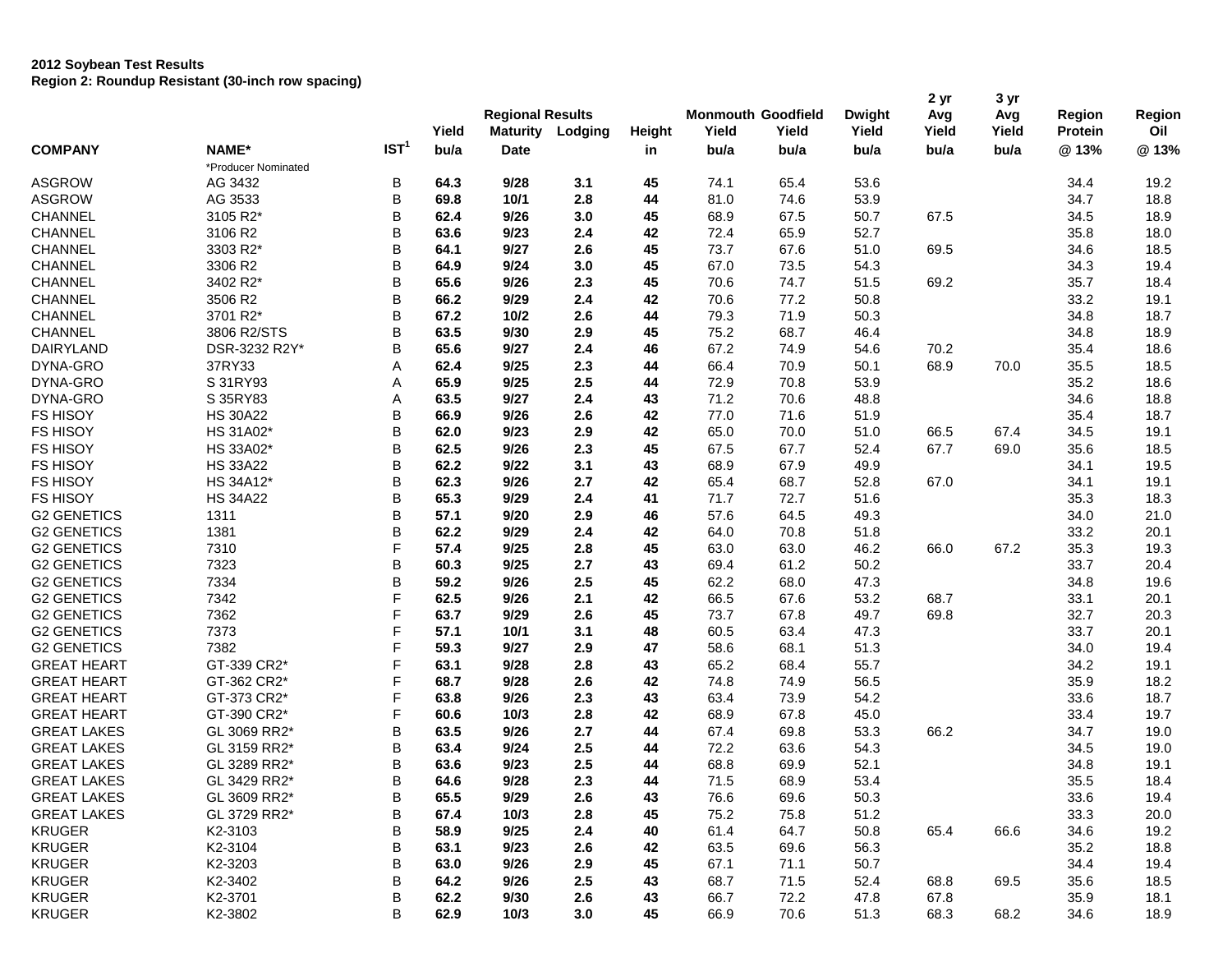|                   |                     |                  | Yield | <b>Regional Results</b><br><b>Maturity</b> | Lodging | Height | Yield | <b>Monmouth Goodfield</b><br>Yield | <b>Dwight</b><br>Yield | 2 yr<br>Avg<br>Yield | 3 yr<br>Avg<br>Yield | Region<br>Protein | Region<br>Oil |
|-------------------|---------------------|------------------|-------|--------------------------------------------|---------|--------|-------|------------------------------------|------------------------|----------------------|----------------------|-------------------|---------------|
| <b>COMPANY</b>    | NAME*               | IST <sup>1</sup> | bu/a  | <b>Date</b>                                |         | in     | bu/a  | bu/a                               | bu/a                   | bu/a                 | bu/a                 | @13%              | @13%          |
|                   | *Producer Nominated |                  |       |                                            |         |        |       |                                    |                        |                      |                      |                   |               |
| <b>KRUGER</b>     | K2-3803             | B                | 62.1  | 9/28                                       | 2.1     | 43     | 67.1  | 77.1                               | 42.2                   |                      |                      | 33.9              | 18.4          |
| <b>KRUGER</b>     | K2-3804             | В                | 64.9  | 9/30                                       | 2.7     | 46     | 72.5  | 69.1                               | 53.1                   |                      |                      | 34.4              | 19.1          |
| <b>KRUGER</b>     | K2-3902             | В                | 64.8  | 9/28                                       | 2.9     | 46     | 68.8  | 72.8                               | 52.7                   | 67.9                 |                      | 32.6              | 20.0          |
| LEWIS             | 333 R2              | Α                | 62.5  | 9/25                                       | 3.1     | 43     | 70.1  | 70.9                               | 46.4                   |                      |                      | 34.6              | 19.3          |
| LEWIS             | 351 R2              | Α                | 64.3  | 9/24                                       | 2.4     | 44     | 69.6  | 69.6                               | 53.8                   | 69.0                 | 70.6                 | 35.3              | 18.6          |
| <b>LG SEEDS</b>   | C 3044 R2*          | Α                | 62.4  | 9/23                                       | 2.7     | 42     | 65.4  | 68.6                               | 53.1                   |                      |                      | 34.2              | 19.3          |
| LG SEEDS          | C 3466 R2*          | Α                | 68.4  | 9/26                                       | 2.3     | 47     | 78.6  | 73.7                               | 52.9                   |                      |                      | 35.4              | 18.5          |
| <b>MERSCHMAN</b>  | ARTHUR 1331RR2Y     | Α                | 60.4  | 9/22                                       | 2.3     | 38     | 66.3  | 66.8                               | 48.1                   |                      |                      | 35.0              | 18.9          |
| <b>MERSCHMAN</b>  | COOLIDGE 1234RR2Y   | Α                | 62.4  | 9/27                                       | 2.3     | 45     | 68.2  | 69.1                               | 49.9                   | 68.4                 |                      | 35.2              | 18.6          |
| <b>MERSCHMAN</b>  | GARFIELD 1337RR2Y   | Α                | 62.1  | 9/30                                       | 2.5     | 44     | 68.6  | 69.1                               | 48.5                   |                      |                      | 35.6              | 19.1          |
| <b>MERSCHMAN</b>  | HOOVER 1333RR2Y     | Α                | 63.0  | 9/25                                       | 3.0     | 44     | 64.2  | 72.0                               | 52.7                   |                      |                      | 34.3              | 19.4          |
| <b>MERSCHMAN</b>  | KENNEDY 1036RR2Y    | Α                | 66.2  | 9/28                                       | 2.7     | 45     | 78.3  | 68.5                               | 51.9                   | 70.8                 | 70.7                 | 35.1              | 18.7          |
| <b>MERSCHMAN</b>  | WASHINGTON 1336RR2Y | Α                | 65.8  | 10/1                                       | 2.8     | 44     | 71.0  | 72.5                               | 54.0                   |                      |                      | 34.1              | 19.2          |
| <b>MONIER</b>     | M 3393 R2           | B                | 65.8  | 9/27                                       | 3.1     | 43     | 71.4  | 72.6                               | 53.4                   |                      |                      | 34.3              | 19.0          |
| <b>MUNSON</b>     | 8303 R2Y            | В                | 60.0  | 9/23                                       | 2.7     | 40     | 67.2  | 64.8                               | 48.1                   |                      |                      | 34.6              | 19.2          |
| <b>MUNSON</b>     | 8323 R2Y            | B                | 62.7  | 9/24                                       | 3.0     | 43     | 70.7  | 67.0                               | 50.4                   |                      |                      | 33.7              | 19.9          |
| <b>MUNSON</b>     | 8328 RR             | B                | 58.1  | 9/17                                       | 2.2     | 40     | 66.9  | 64.1                               | 43.2                   | 65.6                 | 65.9                 | 34.7              | 19.7          |
| <b>MUNSON</b>     | 8343 R2Y*           | B                | 63.4  | 9/25                                       | 2.9     | 44     | 67.0  | 69.8                               | 53.4                   |                      |                      | 34.8              | 19.0          |
| <b>MUNSON</b>     | 8363 R2Y*           | В                | 67.6  | 10/3                                       | 3.1     | 46     | 72.8  | 69.5                               | 60.5                   |                      |                      | 35.5              | 18.3          |
| <b>MUNSON</b>     | 8373 R2Y*           | B                | 60.3  | 10/3                                       | 2.5     | 46     | 65.2  | 70.2                               | 45.7                   |                      |                      | 34.7              | 18.9          |
| <b>MYCOGEN</b>    | 5N324 R2*           | B                | 65.2  | 9/24                                       | 2.8     | 42     | 73.7  | 69.4                               | 52.6                   | 67.6                 |                      | 35.0              | 19.0          |
| <b>NK</b>         | S 30-E9*            | B                | 61.1  | 9/19                                       | 2.4     | 40     | 69.4  | 63.2                               | 50.6                   |                      |                      | 35.2              | 19.2          |
| NΚ                | S 34-N3*            | B                | 66.1  | 9/28                                       | 2.3     | 44     | 72.5  | 71.1                               | 54.6                   |                      |                      | 35.6              | 18.5          |
| <b>PFISTER</b>    | 30R22*              | B                | 61.5  | 9/24                                       | 2.9     | 41     | 70.0  | 67.0                               | 47.6                   |                      |                      | 34.6              | 19.2          |
| <b>PFISTER</b>    | 34R20*              | B                | 64.6  | 9/26                                       | 2.4     | 44     | 71.7  | 72.3                               | 49.7                   |                      |                      | 35.7              | 18.5          |
| <b>PFISTER</b>    | 37R28*              | B                | 58.3  | 9/29                                       | 3.1     | 41     | 58.4  | 65.0                               | 51.5                   |                      |                      | 34.0              | 19.0          |
| <b>PFISTER</b>    | 38R25*              | B                | 62.5  | 10/2                                       | 3.0     | 42     | 66.3  | 70.5                               | 50.7                   |                      |                      | 34.6              | 18.8          |
| POWER PLUS        | 32K0                | В                | 60.5  | 9/25                                       | 2.8     | 48     | 70.1  | 63.0                               | 48.3                   | 66.2                 | 66.6                 | 32.3              | 20.5          |
| <b>PROHARVEST</b> | 3066 CR2Y*          | B                | 66.1  | 9/23                                       | 2.9     | 44     | 75.0  | 73.5                               | 49.9                   |                      |                      | 34.7              | 18.7          |
| <b>PROHARVEST</b> | 3135 CR2Y*          | B                | 63.4  | 9/22                                       | 2.5     | 43     | 69.4  | 70.1                               | 50.6                   | 66.7                 |                      | 34.6              | 19.2          |
| <b>PROHARVEST</b> | 3266 CR2Y*          | B                | 58.3  | 9/24                                       | 2.8     | 42     | 62.3  | 66.6                               | 46.2                   |                      |                      | 35.6              | 18.8          |
| <b>PROHARVEST</b> | 3329 CRR*           | B                | 61.4  | 9/29                                       | 2.7     | 42     | 62.6  | 67.4                               | 54.1                   |                      |                      | 33.0              | 19.6          |
| PROHARVEST        | 3466 CR2Y*          | B                | 64.0  | 9/28                                       | 2.6     | 43     | 71.9  | 69.0                               | 51.2                   |                      |                      | 34.2              | 18.8          |
| <b>PROHARVEST</b> | 3735 CR2Y*          | В                | 63.6  | 9/30                                       | 2.7     | 45     | 67.5  | 73.3                               | 50.1                   |                      |                      | 35.9              | 18.1          |
| <b>PROHARVEST</b> | 3866 CR2Y*          | B                | 66.0  | 9/28                                       | 2.3     | 44     | 70.3  | 74.0                               | 53.9                   |                      |                      | 33.6              | 18.8          |
| <b>RENK</b>       | RS 323 NR2          | U                | 61.4  | 9/25                                       | 2.9     | 44     | 70.8  | 62.3                               | 51.0                   |                      |                      | 35.3              | 18.9          |
| <b>ROESCHLEY</b>  | 3007 CRR2*          | B                | 60.7  | 9/23                                       | 2.4     | 42     | 72.0  | 66.9                               | 43.3                   |                      |                      | 34.5              | 19.0          |
| <b>ROESCHLEY</b>  | 3195 CRR2*          | В                | 61.5  | 9/25                                       | 2.4     | 44     | 67.9  | 70.7                               | 45.7                   | 65.1                 |                      | 34.9              | 19.1          |
| <b>STEYER</b>     | 3001 R2*            | Α                | 64.0  | 9/22                                       | 2.4     | 42     | 69.7  | 70.9                               | 51.3                   | 68.8                 | 69.5                 | 35.5              | 18.3          |
| <b>STEYER</b>     | 3204 R2*            | Α                | 63.3  | 9/25                                       | 2.6     | 45     | 69.4  | 68.7                               | 51.8                   | 67.7                 | 68.0                 | 35.3              | 18.2          |
| <b>STEYER</b>     | 3401 R2*            | Α                | 63.9  | 9/30                                       | 2.6     | 44     | 69.1  | 68.6                               | 54.1                   | 66.2                 | 65.7                 | 35.3              | 19.1          |
| <b>STEYER</b>     | 3404 R2*            | Α                | 63.3  | 9/26                                       | 2.7     | 43     | 65.9  | 67.9                               | 56.0                   | 67.7                 |                      | 34.4              | 19.0          |
| <b>STEYER</b>     | 3501 R2*            | Α                | 63.7  | 9/24                                       | 2.5     | 44     | 68.6  | 71.1                               | 51.6                   | 68.9                 | 69.0                 | 34.6              | 18.1          |
| <b>STEYER</b>     | 3603 R2*            | Α                | 66.1  | 9/30                                       | 2.8     | 43     | 72.0  | 71.7                               | 54.4                   | 68.3                 |                      | 35.3              | 18.2          |
| <b>STEYER</b>     | 3802 R2*            | Α                | 61.4  | 10/3                                       | 3.2     | 45     | 70.9  | 62.7                               | 50.5                   |                      |                      | 36.8              | 18.2          |